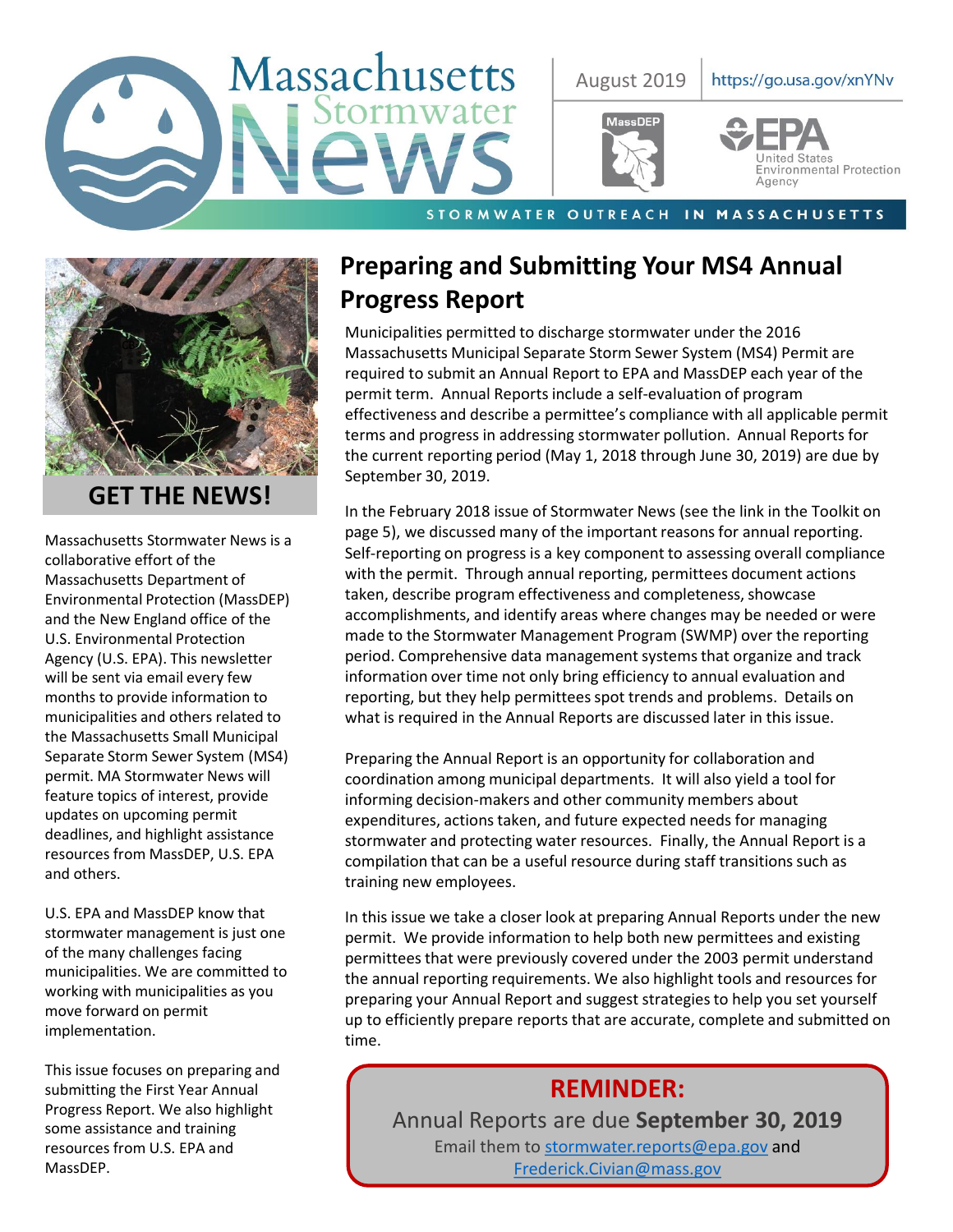Please note that there are two different annual reporting templates for use by Massachusetts MS4s. One has been designed for existing MS4s that were previously covered under the 2003 permit, and another is for the new MS4s that are now covered with the 2016 permit. In order to ensure that you are reporting the most accurate data, be sure to use the template that is appropriate for your MS4. Refer to pages 6-9 for the table '*What Must be Included in the Annual Report?'*  and the Annual Reporting Toolkit on page 5 for information about assistance resources, including:

- **[August 22, 2019 webinar:](https://register.gotowebinar.com/register/2840203860450621954)** *Preparing and Submitting Your MS4 Annual Progress Report Using the New EPA Template*
- **[Annual Reporting Templates](https://www.epa.gov/npdes-permits/stormwater-tools-new-england#arr)**, which we encourage permittees to use.

#### **Preparing Your Annual Report**

Permittees must submit an Annual Report each year of the permit term. EPA has prepared Annual Reporting Templates and applicable guidance for use by new permittees and those previously covered by the 2003 permit. These are available on the EPA website at:<https://www.epa.gov/npdes-permits/stormwater-tools-new-england#arr>.

In addition, each permittee should have received a personalized Annual Report template which was sent to the email address provided on their Notice of Intent (NOI) in early August. If you did not receive it, please contact EPA.

### **Using the EPA Annual Report Template**

The templates provide a comprehensive list of all the elements that need to be reported to EPA and MassDEP for this reporting period. While use of a template is not required, it is intended to help you submit all the required information seamlessly. You do not need to search the permit to ensure you have included everything. In addition, the templates are designed to walk you through your selfassessment and focus your efforts on providing information relevant to that specific reporting period.

## **GPS Equipment Loan & On-site Training Program**

EPA has a limited number of Global Positioning System (GPS) units available to loan, at no cost, for stormwater mapping. EPA will also provide on-site training on the use of the GPS equipment. For more information contact Deborah Cohen at [cohen.deborah@epa.gov](mailto:cohen.deborah@epa.gov).

## **How to use the templates?**

Please **do not fill out the form in your web browser** as you will be unable to save your information. The annual reporting templates work best when downloaded and opened in Adobe Reader. Right click on the template link, "save as" a PDF document, and then open in Adobe Reader.

If you have previously used EPA's Notice of Intent (NOI) or SWMP template, you will be familiar with the look and feel of the Annual Report template.

- Templates are available for new permittees and permittees that were covered under the 2003 permit.
- Each section of the Annual Report template needs to be completed.
- Unless stated otherwise in the Annual Report template, no optional metrics are required in the Annual Reports under the 2016 Massachusetts MS4 Permit.
- If any checkbox or metric is left blank in the Annual Report template, it will be assumed that the associated permit requirement is **incomplete**. You can use the text boxes in each section of the template to explain the deficiencies.
- As with the NOI, the Annual Report template includes the option for electronic signature prior to submittal. A button is included to print a signature page for those permittees that do not have the ability to sign the Annual Report electronically.
- EPA prefers that you submit your Annual Report electronically to the email addresses provided in the template. Please ensure you attach your completed Annual Report and all other documents required to be submitted as separate files in your email submission.

## **If you do not use the EPA Template**

For those who do not use the template, please ensure that the document(s) you send to EPA and MassDEP contain all the information required to be reported in a given reporting period. The information in the table on page 6, or the Annual Report template, can also be used as a guide to what must be included for this reporting period. The reporting requirements do change from year-to-year so permittees must be careful to ensure the correct information is being submitted in compliance with permit requirements.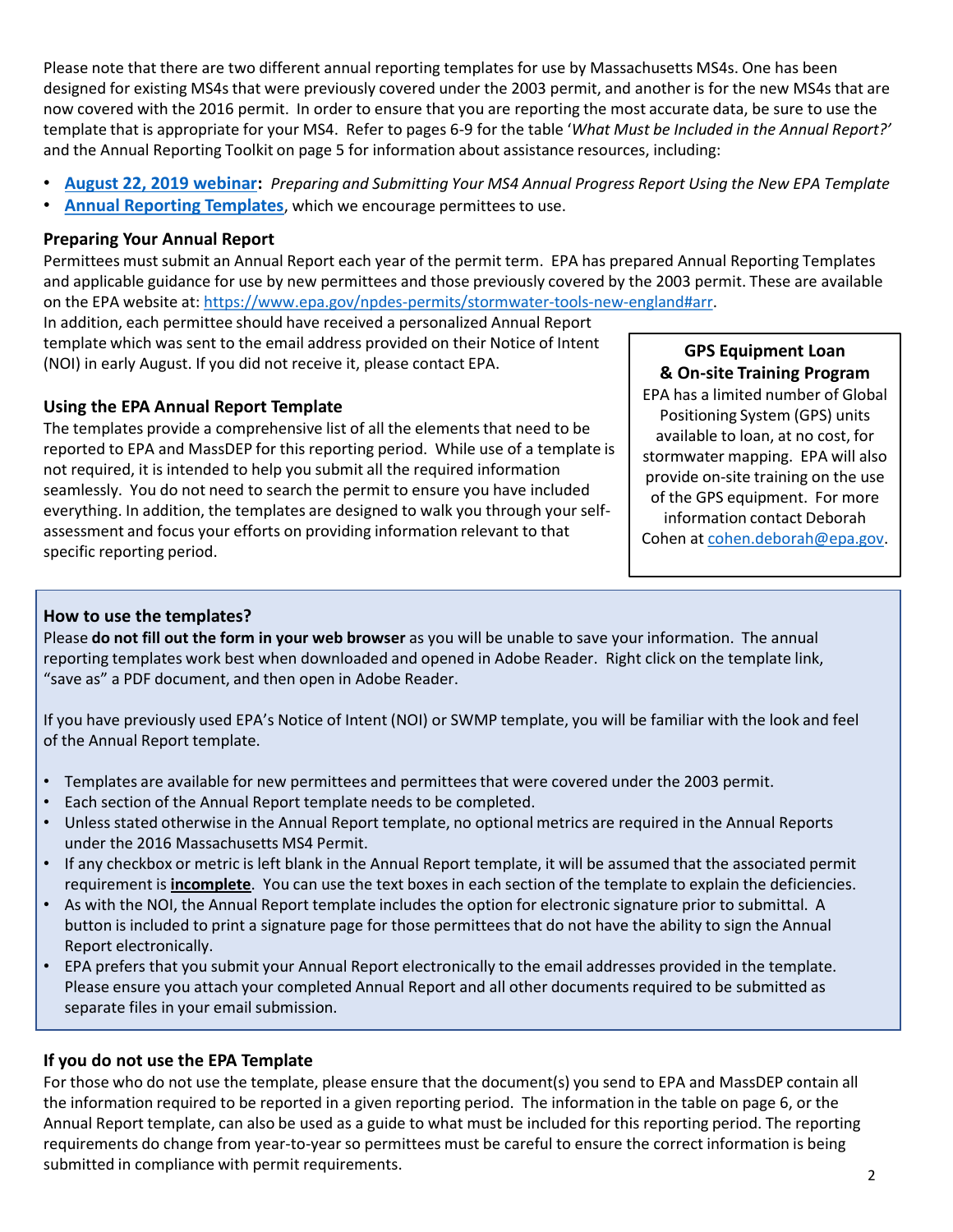Permittees are required to submit information as described in Part 4.0 and in other parts of the permit. Annual reports are intended to be a yearly summary of your Stormwater Management Program (SWMP) implementation and include, among other things, a self-assessment, changes to your SWMP, information on each Minimum Control Measure (MCM) and information on actions taken to address impaired waters and Total Maximum Daily Loads (TMDLs). The template will walk you through each of the sections detailed below to ensure you are reporting the correct information.

### **Details on Each Minimum Control Measure**

Preparing the Annual Report requires a review of the Best Management Practices (BMPs) you've implemented for each MCM. To do this you'll need to examine the data, results, products and other information associated with the activities. Summarized in the table '*What Must be Included in Your Annual Report'* found on pages 6-9 of this issue are the activity measures for each MCM that must be submitted by MS4s that were covered under the 2003 permit. It is important to note that new permittees have different reporting requirements for the first reporting year and different due dates for certain deliverables.

### **Self-Assessment Review (Part 4.1)**

Permittees must annually self-evaluate their compliance with the terms and conditions of the permit. In general, this self-assessment includes an overall evaluation of the appropriateness of the selected BMPs and an assessment of permit compliance through BMP implementation over the reporting period. In short, have you done everything the permit requires during the previous reporting period? In the template, the self-evaluation reviews are prepared as a checklist of year 1 permit requirements and a narrative summary that is submitted with the Annual Report. Be sure to include BMP modifications along with a brief explanation of the modifications.

## **Best Practices for Preparing an Annual Report**

The best MS4 Annual Reports are timely, current and provide enough information in each section to clearly illustrate the status of the SWMP work in your community. Please consider the following best practices when preparing your Annual Report:

**Start early!** It takes time to create an Annual Report that accurately reflects the work completed during the reporting period. Starting early gives you time to assemble the information and communicate with others. It also provides more time for you to resolve or develop plans for issues or problems you identify while preparing your Annual Report. Annual Reports must be submitted electronically via email or by mail by **September 30, 2019.** 

## **Massachusetts Statewide Education Program**

Think Blue Massachusetts is a statewide educational campaign run by the Massachusetts Statewide Municipal Stormwater Coalition to help residents and businesses do their part to reduce polluted runoff and keep Massachusetts lakes, rivers, and streams clean and healthy. Learn more at [www.thinkbluemassachusetts.org](http://www.thinkbluemassachusetts.org/)



**Use an EPA Annual Report Template.** Refer to pages 2 and 3 of this issue of Stormwater News for more information about the templates.

Get organized and stay organized. Permittees with an organized system for managing the many field forms, analyses, reports, maps, and other data associated with implementing their SWMP throughout the entire permit term are in the best position to efficiently and comprehensively review their activities for preparing their Annual Report and keeping their SWMP up-to-date.

- Create physical and/or electronic folders for ongoing management of the information associated with your program.
- Using templates, inventories, spreadsheets and other systems that allow you to track information over the course of the year (e.g., street sweeping, catch basin cleaning) further increases reporting efficiency. By compiling information throughout the year in one place, it's easily accessible in your tracking program when you need to report a number (e.g., volume of catch basin material removed) in your Annual Report.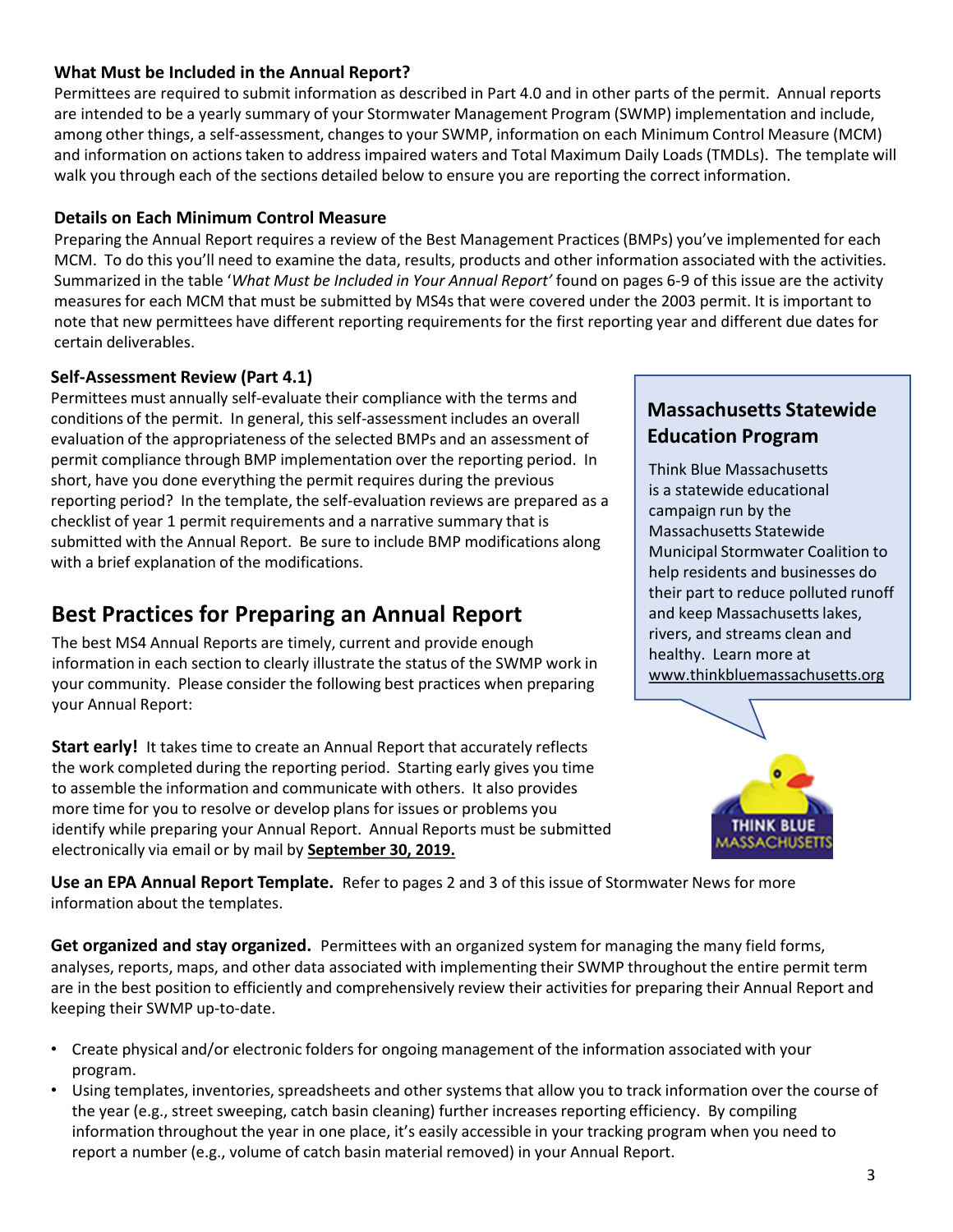# **Best Practices for Preparing an Annual Report (Cont.)**

• The IDDE reporting requirements include all the information related to your IDDE program implementation, including all sampling results. This is a lot of data! The easiest way to report this information is to attach a spreadsheet (or series of spreadsheets) to the email submission of your Annual Report that contains this information. There is no need to retype everything you did. If you have a spreadsheet or a database where this information is kept, just attach it to your Annual Report.

**[Attend the August 22](https://register.gotowebinar.com/register/2840203860450621954)nd webinar to learn about the EPA templates and ask your annual reporting questions.** 

• Citing websites is OK! The Annual Report template contains many documents that must also be submitted with your Annual Report. However, if these documents are available on a website there is no need to resubmit them to EPA or MassDEP. You can provide web links in your Annual Report. For instance, the permit requires you to identify each outfall and interconnection discharging from the MS4, classify each into the relevant category, and priority rank each catchment for IDDE investigation. This data can either be provided in a separate spreadsheet or you can provide the URL to EPA and MassDEP to find the information on a website.

**Keep your SWMP up-to-date.** As described in the [February 2019 issue of Stormwater News,](https://www3.epa.gov/region1/npdes/stormwater/ma/ma-stormwater-news-feb-2019.pdf) keeping your SWMP upto-date brings many benefits to permittees. These include efficient annual evaluation and reporting.

**Use what you've already submitted in your NOI or a prior Annual Report** when the information remains pertinent in the current reporting year. An example of such information is the date a bylaw or ordinance was passed. Submitted copies of NOIs and Annual Reports are available at the links shown in the Toolkit on page 2.

**Share your draft report** with other municipal departments. Seek their input to ensure the report is complete and accurate and includes a detailed summary of what each department has done.

**Double check** the entire report before submission. Be sure the information accurately reflects current practice and includes actions or initiatives you've taken over the past year. Check to ensure no inconsistencies exist between the different parts of the report (e.g., the information in each MCM section and your narrative self-assessment review).

## **How to Submit an Annual Report**

Reports and required documents must be sent to **both EPA and MassDEP**. Reports can be submitted electronically OR by mail as shown below.

|                | <b>EPA</b>                                                                                                                        | <b>MassDEP</b>                                                                                                              |
|----------------|-----------------------------------------------------------------------------------------------------------------------------------|-----------------------------------------------------------------------------------------------------------------------------|
| Email          | stormwater.reports@epa.gov                                                                                                        | frederick.civian@mass.gov                                                                                                   |
| Mail (postage) | Glenda Velez<br>US EPA Stormwater & Construction<br>Permits Section (06-1)<br>5 Post Office Square, Suite 100<br>Boston, MA 02109 | <b>Fred Civian</b><br>MassDEP, Bureau of Water<br>Resources, 5 <sup>th</sup> floor<br>One Winter Street<br>Boston, MA 02108 |

**Submittal of Annual Reports is a requirement of the MS4 permit. Failure to submit Annual Reports may subject the permittee to possible enforcement action. Communities that do not submit Annual Reports are missing an important opportunity to bring focus to the stormwater program, its associated requirements, and budget implications for the community.**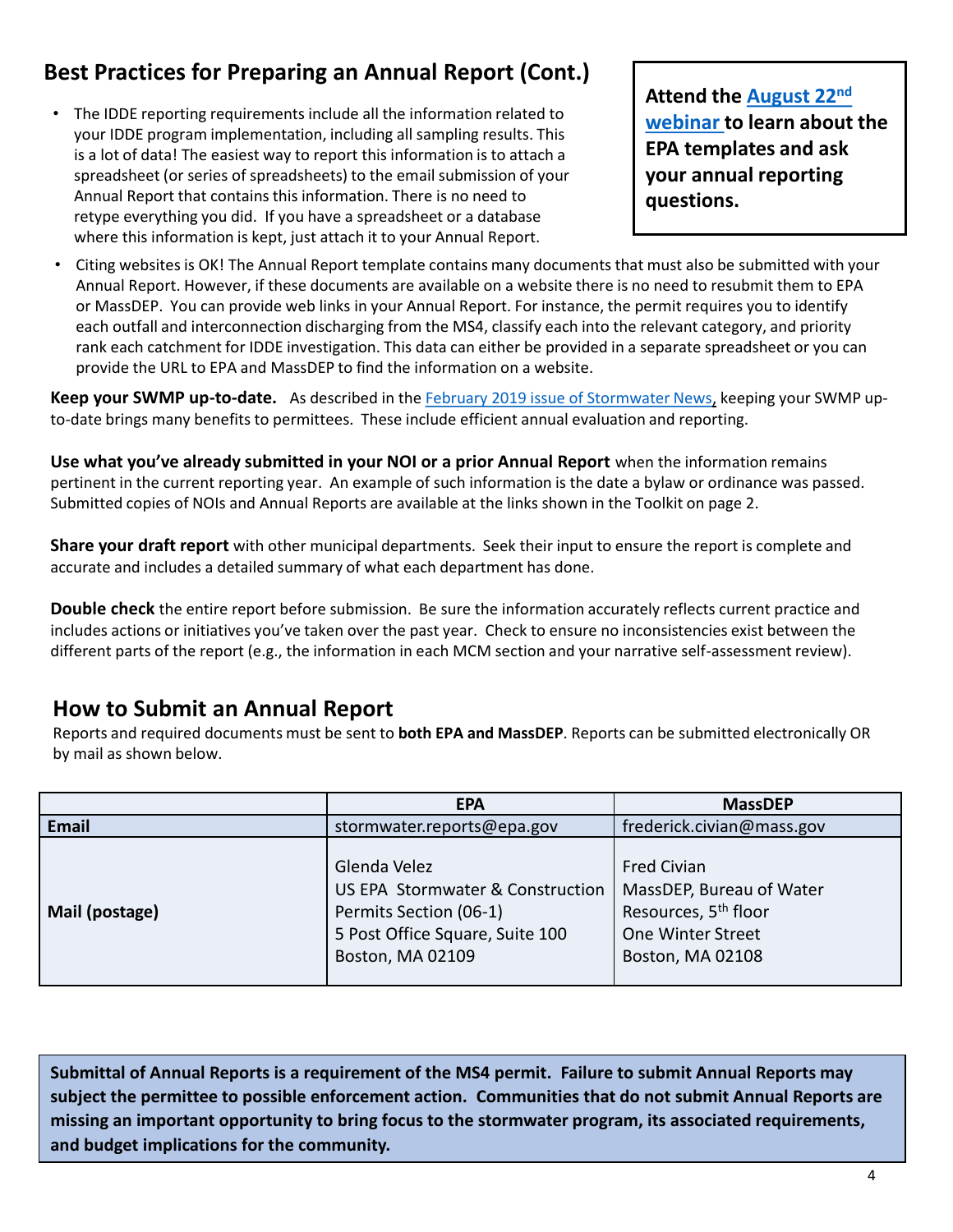# **Resources and Contacts**

Specific questions about the permit should go to: EPA: Newt Tedder - [tedder.newton@epa.gov](mailto:tedder.newton@epa.gov) or 617-918-1038 MassDEP: Fred Civian - [frederick.civian@mass.gov](mailto:frederick.civian@state.ma.us) or 617-292-5821

## **Annual Reporting Toolkit**

**Webinar: Preparing and Submitting Your MS4 Annual Progress Report Using the New EPA Template NEW** Date: August 22, 2019, 10:00AM -11:00AM EDT To register: <https://register.gotowebinar.com/register/2840203860450621954>

#### **MS4 Annual Reporting Templates NEW**

For new permittees and those covered under the 2003 Permit: <https://www.epa.gov/npdes-permits/stormwater-tools-new-england#arr>

**Tips and Techniques for Submitting your MS4 Annual Progress Report, Massachusetts Stormwater News, February 2018**  <https://www3.epa.gov/region1/npdes/stormwater/ma/ma-stormwater-news-feb-2018.pdf>

#### **2016 MS4 Permit Archive**

Access NOIs and Annual Reports submitted under the 2016 permit. <https://www.epa.gov/npdes-permits/regulated-ms4-massachusetts-communities>

#### **2003 MS4 Permit Archive**

Access NOIs and Annual Reports submitted under the 2003 permit. [https://www.epa.gov/npdes-permits/2003-small-ms4-general-permit-archives-massachusetts-new-hampshire#2003-ms4-docs](https://www.epa.gov/npdes-permits/2003-small-ms4-general-permit-archives-massachusetts-new-hampshire#2003-ms4-docs-annual-report-info)annual-report-info

#### **Template Delegation of Authority Memo**

[https://www.epa.gov/npdes-permits/stormwater-tools-new-england#swmp](https://www.epa.gov/npdes-permits/stormwater-tools-new-england).

## Additional Assistance Resources from EPA and MassDEP

#### **Stormwater Tools in New England Website**

Find the latest tools, resources, and updates on upcoming training opportunities. <https://www.epa.gov/npdes-permits/stormwater-tools-new-england>

#### **Soak Up the Rain Webinars NEW**

*Accelerating Statewide Green Infrastructure Investment in Rhode Island Wednesday, August 28th, 1:00 PM-2:30 PM EST*  To register: <https://attendee.gotowebinar.com/register/836734246520034817>

#### **Soak Up the Rain Webinars NEW**

*Goin' Mobile: Mapping your Stormwater Assets Tuesday, September 24th, 1:30-3:00 PM EST* To register: <https://attendee.gotowebinar.com/register/7867437106117050369>

#### **Public Education and Outreach Program**

The MS4 Permit requires each town to implement a public education and outreach program that reaches four different audiences and that includes messages that are most relevant to that community. Town officials can click on MassDEP's link below to download – and save – brochures, pamphlets and other materials and use those to help comply with Section 2.3.2.c of the MS4 permit: <https://go.usa.gov/x5dgr>

For "hands on" MS4 training and assistance for your community, call MassDEP's Stormwater Coordinator Fred Civian at 617-292-5821.

Massachusetts Stormwater News is a collaborative effort of MassDEP and the New England office of the U.S. EPA. Suggestions for future topics, questions or assistance, or requests to be added or removed from the Stormwater News mailing list can be sent to: StormwaterNewsMA@epa.gov. 5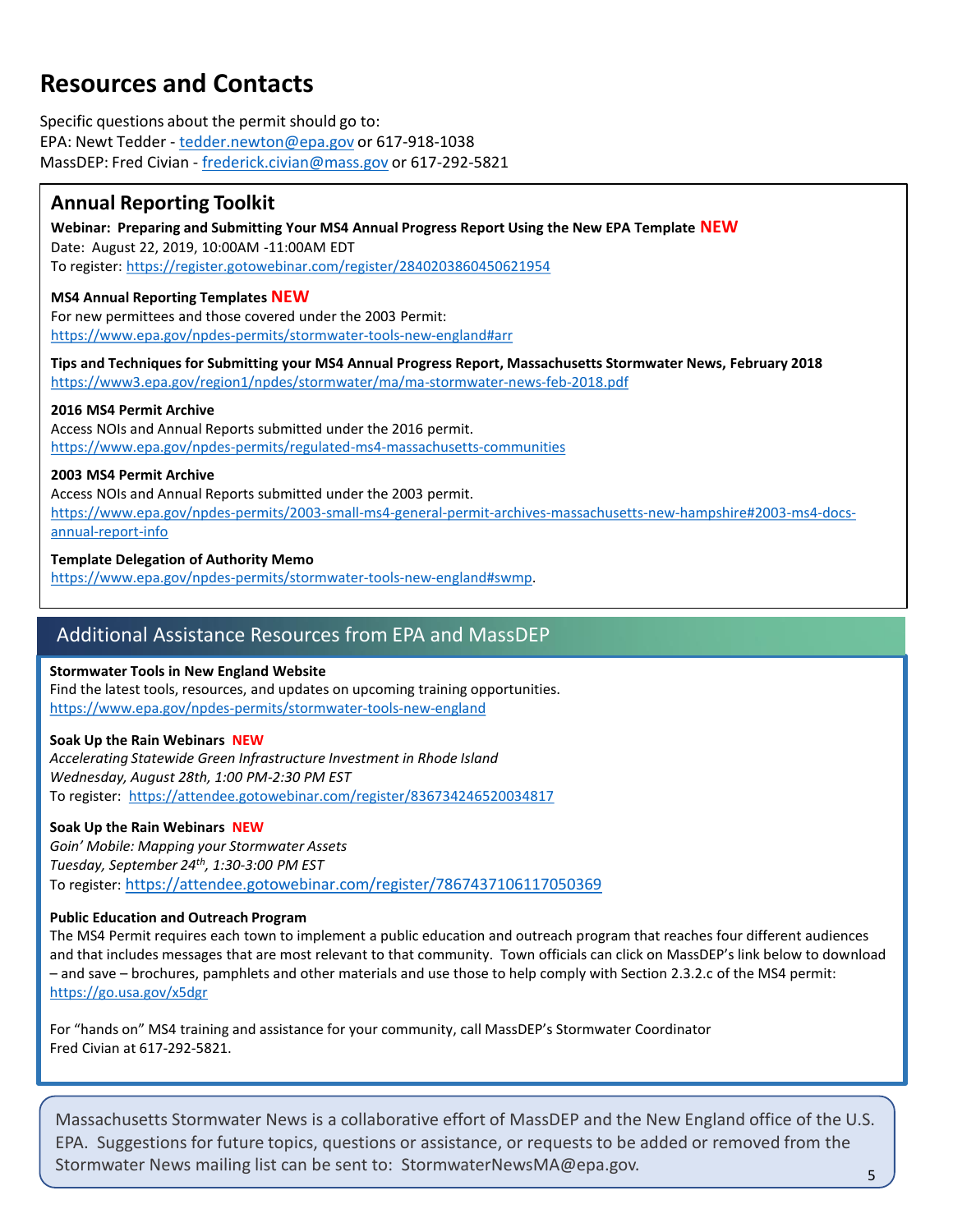| <b>Reporting</b><br><b>Section</b>                                                                               | <b>What is the Requirement?</b>                                                                                                                                                                                                                                                                                                                                                                                                                                                                                                                                                                                                                                                                                                                                                                                                                                                                                                                                                                                                                                                                                                                                                                                                                                                                                                                                                                                                                                                                                                                                                                                                                                                                        | <b>Find in the</b><br><b>Permit</b> |
|------------------------------------------------------------------------------------------------------------------|--------------------------------------------------------------------------------------------------------------------------------------------------------------------------------------------------------------------------------------------------------------------------------------------------------------------------------------------------------------------------------------------------------------------------------------------------------------------------------------------------------------------------------------------------------------------------------------------------------------------------------------------------------------------------------------------------------------------------------------------------------------------------------------------------------------------------------------------------------------------------------------------------------------------------------------------------------------------------------------------------------------------------------------------------------------------------------------------------------------------------------------------------------------------------------------------------------------------------------------------------------------------------------------------------------------------------------------------------------------------------------------------------------------------------------------------------------------------------------------------------------------------------------------------------------------------------------------------------------------------------------------------------------------------------------------------------------|-------------------------------------|
| <b>MCM 1: Public</b><br><b>Education and</b><br><b>Outreach</b>                                                  | Evaluate your public education program and provide:<br>$\Box$ Description of the targeted messages for each audience<br>$\Box$ Method of distribution and dates of distribution (be sure to note<br>who completed the messaging if it was done by a third party)<br>$\Box$ Measures/methods used to assess the effectiveness of the<br>messages<br>$\Box$ Measures/methods used to assess the overall effectiveness of the<br>educational program<br>$\Box$ Any changes to the program                                                                                                                                                                                                                                                                                                                                                                                                                                                                                                                                                                                                                                                                                                                                                                                                                                                                                                                                                                                                                                                                                                                                                                                                                 | Part<br>2.3.2                       |
| <b>MCM 2: Public</b><br>Involvement<br>and<br>Participation                                                      | Provide a description of the activities used to promote public<br>participation, including the documentation of compliance with state<br>public notice regulations and a description of the opportunity for<br>public involvement in the development of the SWMP.                                                                                                                                                                                                                                                                                                                                                                                                                                                                                                                                                                                                                                                                                                                                                                                                                                                                                                                                                                                                                                                                                                                                                                                                                                                                                                                                                                                                                                      | Part<br>2.3.3                       |
| <b>MCM 3: Illicit</b><br><b>Discharge</b><br><b>Detection and</b><br><b>Elimination</b><br><b>Program (IDDE)</b> | $\Box$ Provide a description of the activities related to your<br>implementation of the IDDE program, including:<br>$\Box$ An expeditious schedule for the elimination of illicit discharges and<br>the date of identification when illicit discharge elimination is not<br>possible within 60 days of identification<br>$\square$ Sanitary Sewer Overflow (SSO) Inventory and updates, including:<br>$\Box$ A copy of the SSO Inventory<br>$\Box$ Status of mitigation and corrective measures implemented<br>by permittee to address each SSO identified<br>$\Box$ Number of SSOs identified and removed<br>$\Box$ System map completion progress (status of the system map)<br>$\Box$ Status of all protocols and procedures described in Part 2.3.4<br>(program responsibilities and systematic procedures)<br>$\Box$ Initial outfall and interconnection inventory and priority ranking to<br>assess illicit discharge potential based on existing<br>information/status of ranking and assessment. (Attach the data to<br>your Annual Report or include a link to a website with the<br>information.)<br>$\Box$ Identification of outfalls and interconnections<br>$\Box$ Location and condition<br>$\Box$ Framework for tracking inspections, screenings, etc.<br>$\Box$ Initial ranking for investigation (Problem, High, or Low) All dry and<br>wet weather outfall screening and sampling results (Attach the<br>data to your Annual Report or include a link to a website with the<br>information.)<br>$\Box$ Date<br>$\Box$ Outfall or interconnection identifier<br>$\Box$ Location<br>$\Box$ Weather conditions at time of sampling, including the<br>precipitation in previous 48 hours | Part<br>2.3.4<br>6                  |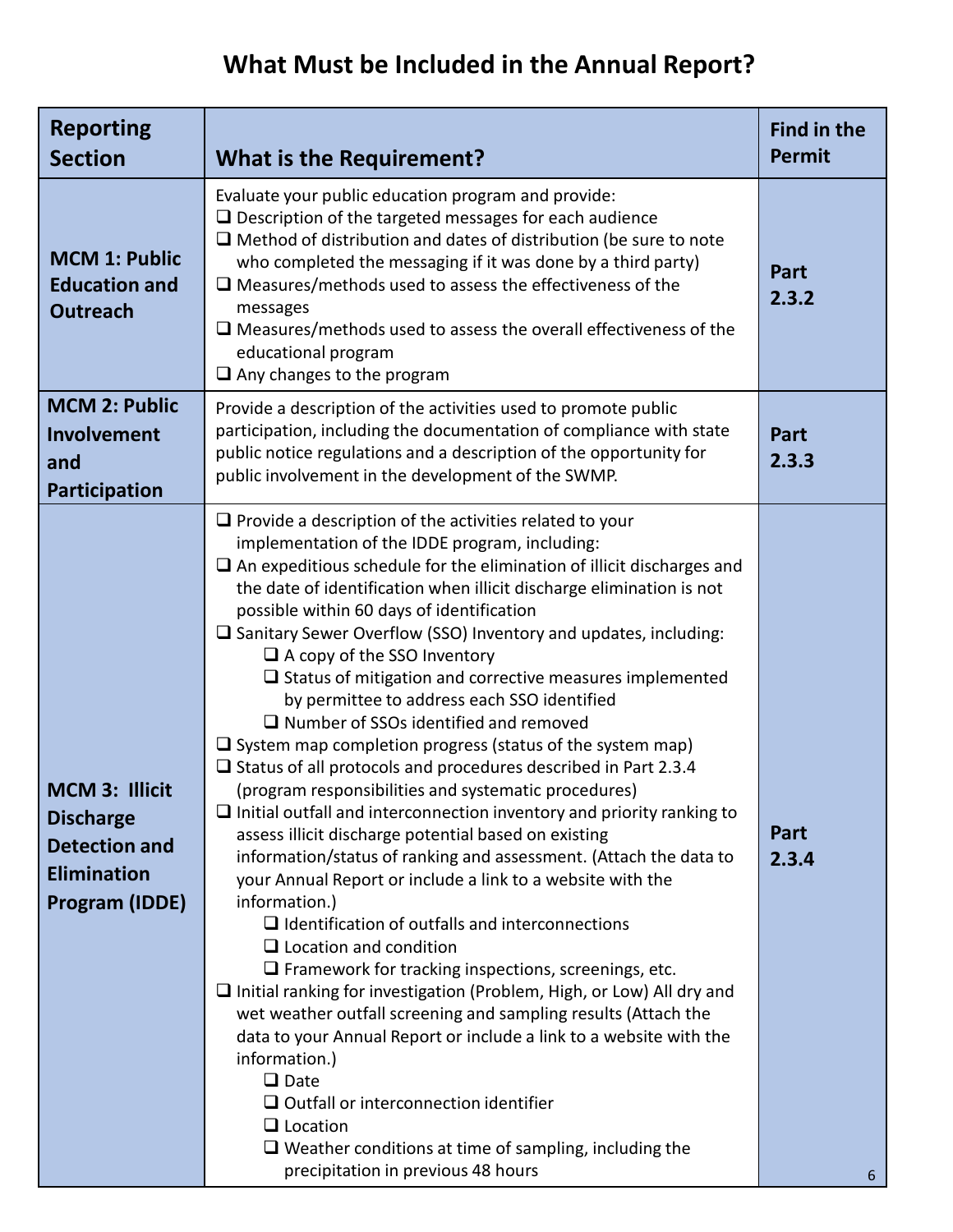| <b>Reporting</b><br><b>Section</b>                                                                                   | <b>What is the Requirement?</b>                                                                                                                                                                                                                                                                                                                                                                                                                                                                                                                                                                                                                                                                                                                                                                                                                                                                                                                                                                                                                                                                                                                                                                                                                                                                                                                                                                                                                                                                                                                                                                                                                                                                                                                                                                                                                                                                             | Find in the<br>Permit    |
|----------------------------------------------------------------------------------------------------------------------|-------------------------------------------------------------------------------------------------------------------------------------------------------------------------------------------------------------------------------------------------------------------------------------------------------------------------------------------------------------------------------------------------------------------------------------------------------------------------------------------------------------------------------------------------------------------------------------------------------------------------------------------------------------------------------------------------------------------------------------------------------------------------------------------------------------------------------------------------------------------------------------------------------------------------------------------------------------------------------------------------------------------------------------------------------------------------------------------------------------------------------------------------------------------------------------------------------------------------------------------------------------------------------------------------------------------------------------------------------------------------------------------------------------------------------------------------------------------------------------------------------------------------------------------------------------------------------------------------------------------------------------------------------------------------------------------------------------------------------------------------------------------------------------------------------------------------------------------------------------------------------------------------------------|--------------------------|
| <b>MCM 3: Illicit</b><br><b>Discharge</b><br><b>Detection and</b><br><b>Elimination</b><br>Program<br>(IDDE) (Cont.) | $\Box$ Field screening parameter results<br>$\Box$ Results of all analyses<br>$\Box$ All data collected as part of dry and wet weather catchment<br>investigations, including illicit discharge removal information (Attach the<br>data to your Annual Report or include a link to a website with the<br>information.)<br>$\Box$ Number and percent of total outfall catchments served by the MS4<br>evaluated using the catchment investigation procedure (include<br>identifier of each catchment evaluated).<br>$\Box$ Presence or absence of System Vulnerability Factors (SVFs) in a<br>catchment<br>$\Box$ Any field screening parameter results<br>$\Box$ Number of illicit discharges identified, and number removed<br>$\Box$ For each confirmed source of an illicit discharge, include:<br>$\Box$ Location and source<br>$\Box$ Description<br>$\Box$ Method and date of discovery<br>$\square$ Date of elimination, mitigation, or enforcement action OR<br>planned corrective measures and schedule of removal<br>$\Box$ Gallons of flow removed, including volume of sewage<br>removed<br>$\Box$ Identification of tracking indicators and measures of progress based on<br>those indicators<br>$\Box$ The frequency and type of employee training<br>The Annual Report must also include the results from any other stormwater<br>or receiving water quality monitoring or studies conducted during the<br>reporting period where the results are being used by the permittee to<br>inform permit compliance or permit effectiveness. If such monitoring or<br>studies were conducted on behalf of the permittee or if monitoring or<br>studies conducted by other entities were reported to the permittee, a brief<br>description of the type of information gathered or received shall be<br>included in the Annual Report(s) covering the time period(s) the<br>information was received. | Part<br>2.3.4<br>(Cont.) |
| <b>MCM 4:</b><br><b>Construction</b><br><b>Site</b><br><b>Stormwater</b><br><b>Runoff</b><br><b>Control</b>          | Evaluate your activities related to construction runoff management,<br>including:<br>Number of project plans/sites reviewed<br>$\Box$<br>Number of inspections<br>$\Box$<br>Number of enforcement actions<br>$\Box$                                                                                                                                                                                                                                                                                                                                                                                                                                                                                                                                                                                                                                                                                                                                                                                                                                                                                                                                                                                                                                                                                                                                                                                                                                                                                                                                                                                                                                                                                                                                                                                                                                                                                         | Part 2.3.5               |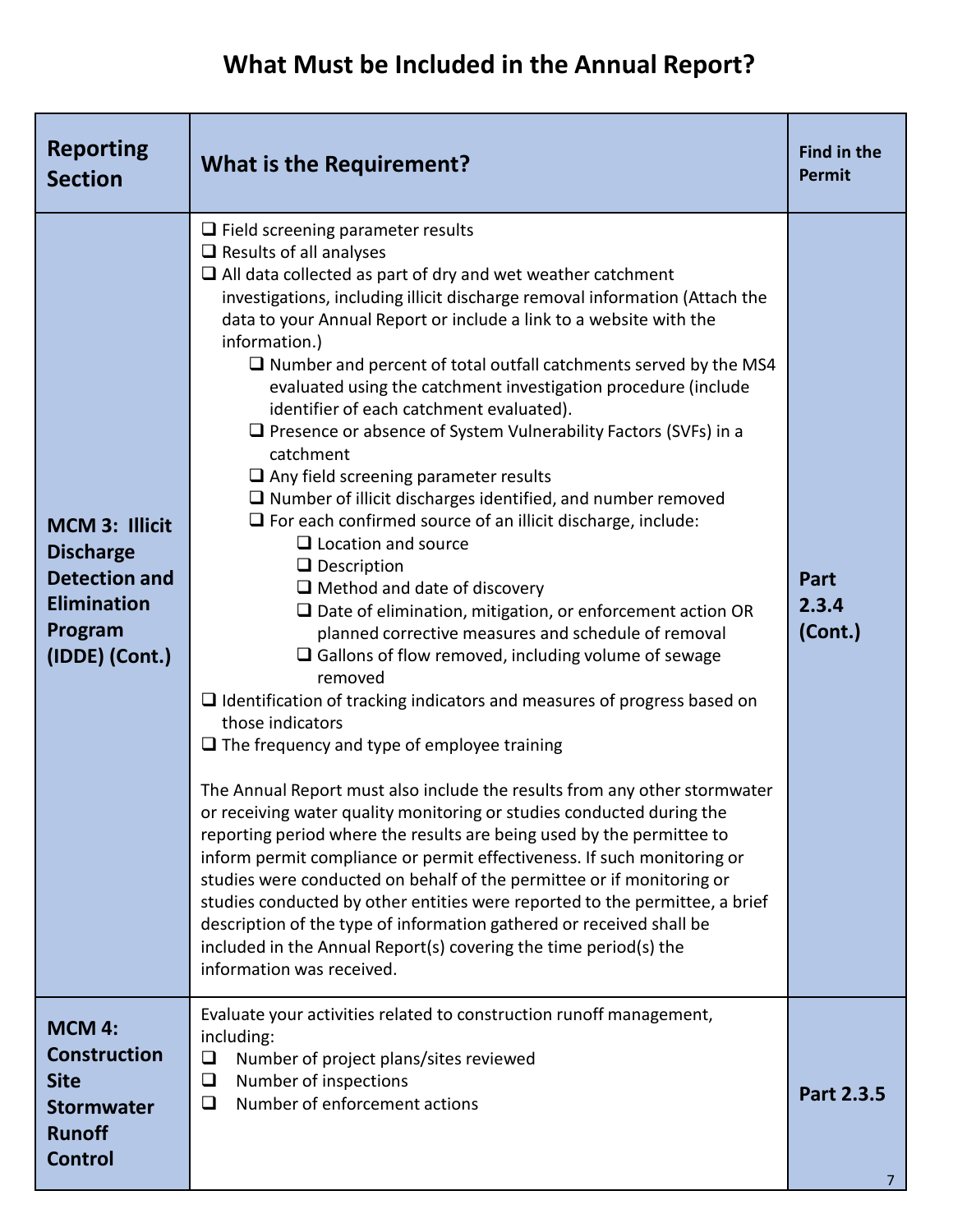| <b>Reporting</b><br><b>Section</b>                                                                                                                     | <b>What is the Requirement?</b>                                                                                                                                                                                                                                                                                                                                                                                                                                                                                                                                                                                                                                                                                                                                                                                                                                                                                                                                                                                                                                              | <b>Find in the</b><br>Permit |
|--------------------------------------------------------------------------------------------------------------------------------------------------------|------------------------------------------------------------------------------------------------------------------------------------------------------------------------------------------------------------------------------------------------------------------------------------------------------------------------------------------------------------------------------------------------------------------------------------------------------------------------------------------------------------------------------------------------------------------------------------------------------------------------------------------------------------------------------------------------------------------------------------------------------------------------------------------------------------------------------------------------------------------------------------------------------------------------------------------------------------------------------------------------------------------------------------------------------------------------------|------------------------------|
| <b>MCM 5:</b><br>Post-<br><b>Construction</b><br><b>Stormwater</b><br><b>Management in</b><br><b>New</b><br><b>Development</b><br>and<br>Redevelopment | Evaluate your stormwater management activities related to new<br>development and redevelopment, including:<br>$\Box$ Status of ordinance development<br>$\Box$ As-built drawings/procedures<br>$\Box$ Report on measures utilized to meet requirements<br>$\Box$ Street design and parking lots report<br>$\Box$ Status of assessment, including any planned or completed<br>changes to local regulations and guidelines<br>$\Box$ Green infrastructure report<br>$\Box$ Findings and progress towards making the practices allowable<br>$\Box$ Status of retrofit properties inventory<br>$\Box$ [Beginning with the 5 <sup>th</sup> year Annual Report, identify additional<br>permittee-owned sites and infrastructure that could be<br>retrofitted such that the permittee maintains a minimum of 5<br>sites in their inventory, until such a time as when the permittee<br>has less than 5 sites remaining]<br>$\square$ Report on all properties that have been modified or retrofitted<br>with BMPs to mitigate impervious areas that were inventoried                | Part 2.3.6                   |
| <b>MCM 6:</b><br>Good<br><b>Housekeeping</b><br>and Pollution<br><b>Prevention for</b><br><b>Permittee-</b><br>Owned<br><b>Operations</b>              | Evaluate the status of Operation & Maintenance programs and the<br>Stormwater Pollution Prevention Program (SWPPP)<br>Catch basin cleaning<br>❏<br>❏<br>Include your inspection plan and your plan for optimizing<br>catch basin cleaning (or your schedule for gathering<br>information to develop the optimization plan). Include<br>metrics and other information used to reach the<br>determination that the established cleaning and<br>maintenance plan is optimal for the MS4.<br>$\Box$ If a catch basin sump is more than 50% full during 2 consecutive<br>routine inspections/cleaning events, document that finding,<br>investigate the contributing drainage area for sources of excessive<br>sediment loading, and to the extent practicable, abate contributing<br>sources. Report on actions taken.<br>$\Box$ Include the following metrics:<br>$\Box$ Total number of catch basins in system<br>$\Box$ Number of catch basins inspected<br>$\Box$ Number of catch basins cleaned<br>$\Box$ Total volume or mass of material removed from all catch<br>basins | Part 2.3.7                   |